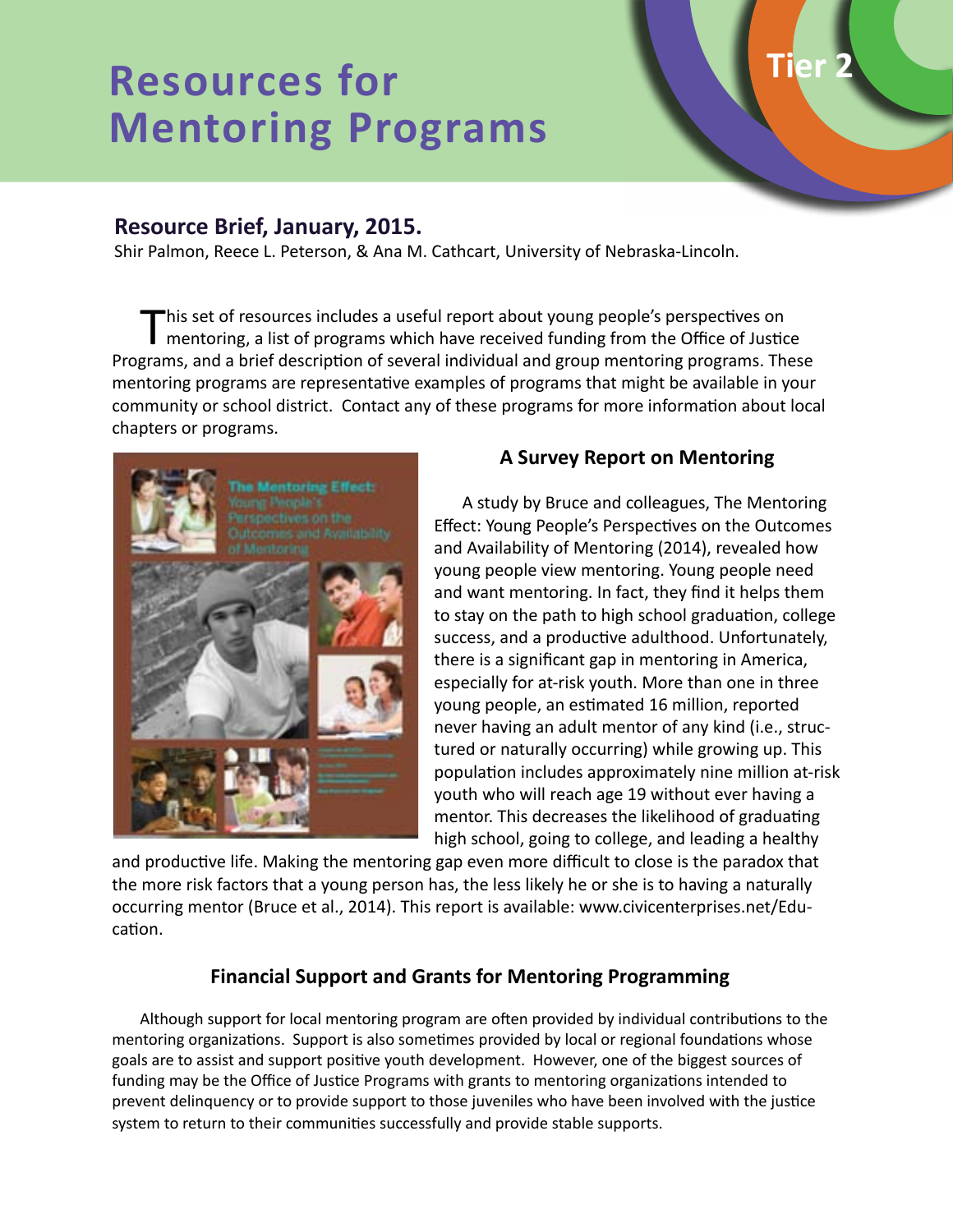

#### **Office of Justice Programs**

The Department of Justice's Office of Justice Programs (OJP) awarded more than \$41 mil-



lion in grants last year to national organizations to strengthen, expand and implement youth mentoring activities and youth development programming throughout the nation. An additional \$21 million in grants were awarded to not-for-profit mentoring organizations. The mentoring grants are administered by OJP's Office of Juvenile Justice and Delinquency Prevention (OJJDP). Mentoring funding will support quality mentoring services for youth in high-risk environments, children of incarcerated parents, and tribal youth. According to the OJJDP Administrator Rebert L. Listenbee, "Mentoring programs, such as the ones that OJJDP is supporting this year, help make these healthy and nurturing relationships a reality for thousands of children across the country." He went on to say that "Every child deserves the opportunity to grow up with the guidance and support of a caring adult." A list of programs recently funded by the Office of Justice Programs is provided here.

#### **Programs Receiving Office of Justice Programs Grants**

#### **National mentoring**

Boys & Girls Clubs of America National 4-H Council National Council of Young Men's Christian Assoc. YouthBuild USA

## **One-on-one mentoring**

Amachi, Inc. National Urban League

#### **Group Mentoring**

Cal Ripken, Sr. Foundation Citizen Schools, Inc.Close Up Foundation FRIENDS FIRST, Inc. Museum of Science National Indian Youth Leadership Project U.S. Soccer Federation Foundation, Inc. Up2Us, Inc.

**Combined One-on-One/Group Mentoring**

100 Black Men of America, Inc. Center for Neighborhood Enterprise Center for Supportive Schools Council on Legal Education Opportunity Institute for Educational Leadership, Inc. Metro United Methodist Urban Ministry National Organization of Concerned Black Men Nazarene Compassionate Ministries, Inc. Operation HOPE, Inc. Southwest Key Programs, Inc. U.S. Dream Academy, Inc.

#### **Mentoring Programs for Individual Youth**

Many specific mentoring programs have been established for use in schools and communities. These programs vary in their requirements for mentors and mentees and vary in the parameters of the mentoring relationships. In this brief are examples of individual, group, and combined mentoring programs, including some of which are nationally or regionally known. This list is not exhaustive; however, it suggests the breadth of local programs available to young people. Also, these programs may vary in their ability to provide mentoring to people with disabilities, mental health issues, and emotional or behavioral needs. Details of the operation and criteria for mentoring, as well as the availability of these programs, may vary from community to community.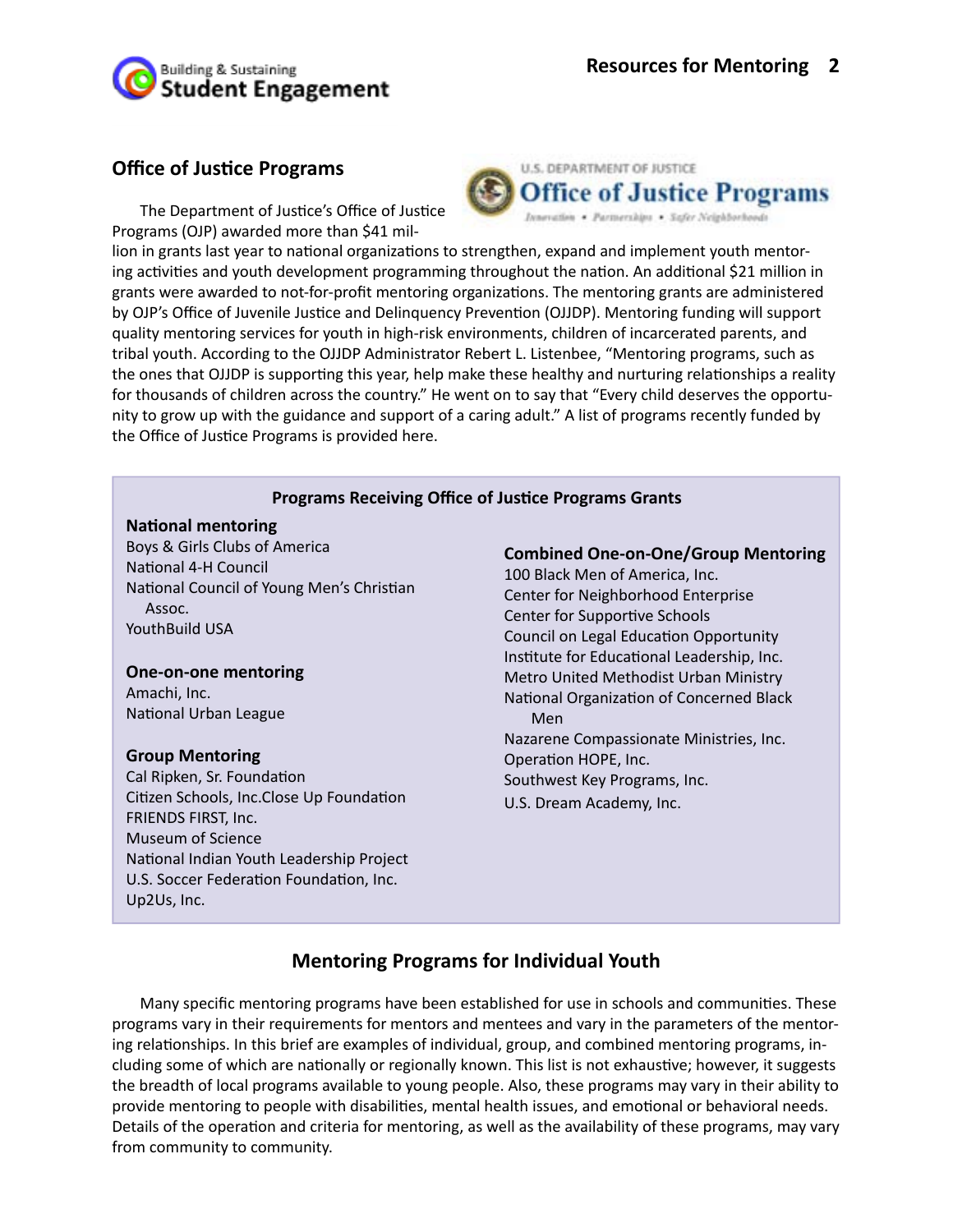

## **Big Brothers Big Sisters**



Big Brothers Big Sisters (BBBSA) primarily serves children growing up in single-parent homes, living in poverty, or coping with parental incarceration. Teachers or other staff members generally select students who are a good fit for the BBBSA program. However, it is also possible to enroll any child you know simply by accessing their website and filling out enrollment information. A BBBSA employee contacts the nominator for further information. To become a big brother or big sister (i.e., mentor), people must fill out an application, provide references, participate in an in-person interview, and pass a background check. There are no national criteria for becoming a volunteer or qualifying as a little brother/sister, instead each local agency has their own. Heartland BBBS, located in Lincoln, NE, allows any child who is thought to benefit from the program to be a part of it, and any volunteer who passes a background and reference check as well as an interview is deemed qualified to be a big brother/sister.

Training requirements to be a big brother/sister also differs by agencies; Heartland BBBS has a threehour volunteer orientation. The family of the little brother/sister must also complete an interview with a BBBS staff member. The big brother/sister and little brother/sister are informed of what is expected of them throughout the match, and they agree to at least a one-year commitment to the match, but are encouraged to continue beyond. Matches are based on interviews, similar interests, comfort level, area of town, and past experience in volunteering combined with the child's needs (e.g., do they need a buddy, do they need someone with more experience with children). Next, the child and mentor are introduced at the first meeting with the assistance of a BBBSA representative, who checks in monthly with the match to ensure that everything is successful (Melissa, personal communication, October 23, 2014).

In Lincoln, Nebraska, BBBSA primarily serves as a community-mentoring program. They encourage the match to participate in outings that cost little or no money. BBBSA often hosts donor-supported activities for all matches. In other cities, BBBSA might be seen as a school-based program; in which case, the activities and match process might differ from the Heartland BBBS, which was just described. For more information about BBBSA, visit: www.bbsa.org.

#### **Juvenile Re-entry Programs**

Although there are not many specific mentoring programs for juveniles re-entering the community, the Office of Juvenile Justice and Delinquency Prevention (OJJDP), as well as the Office of Juvenile Programs (OJP) have both donated considerable amounts of money to research on the development of programs for these youth. A comprehensive list of programs available to juveniles re-entering the community after incarceration can be found at http://www.crimesolutions.gov/TopicDetails.aspx?ID=2.

One example of a program that is aimed at helping juveniles reenter into the community is *Aftercare for the Incarcerated through Mentoring*, which is based out of Indiana (AIM; 2012). This program is a non-profit re-entry program that aims to reduce recidivism among Indiana's youth. Mentors work with these individuals to provide job skills and educational assistance. The main goals of this program are to emphasize the importance of all youth and eliminate stereotypes surrounding juvenile offenders.

Other states have followed the model of AIM by implementing mentoring programs through various modes. For example, "Healing Communities", located in Lancaster, PA, is a church-based organization focused on providing support to congregation members who are involved with, or might have family members involved with, the juvenile justice system. Another program located in Lancaster, PA is "Successful Returning Citizens Mentoring Support Groups", whose mission is to encourage and provide positive role models to individuals returning to the community. More information on these programs can be found at: http://www.lancastercountyreentry.org/. More information, as well as relevant articles pertaining to ef-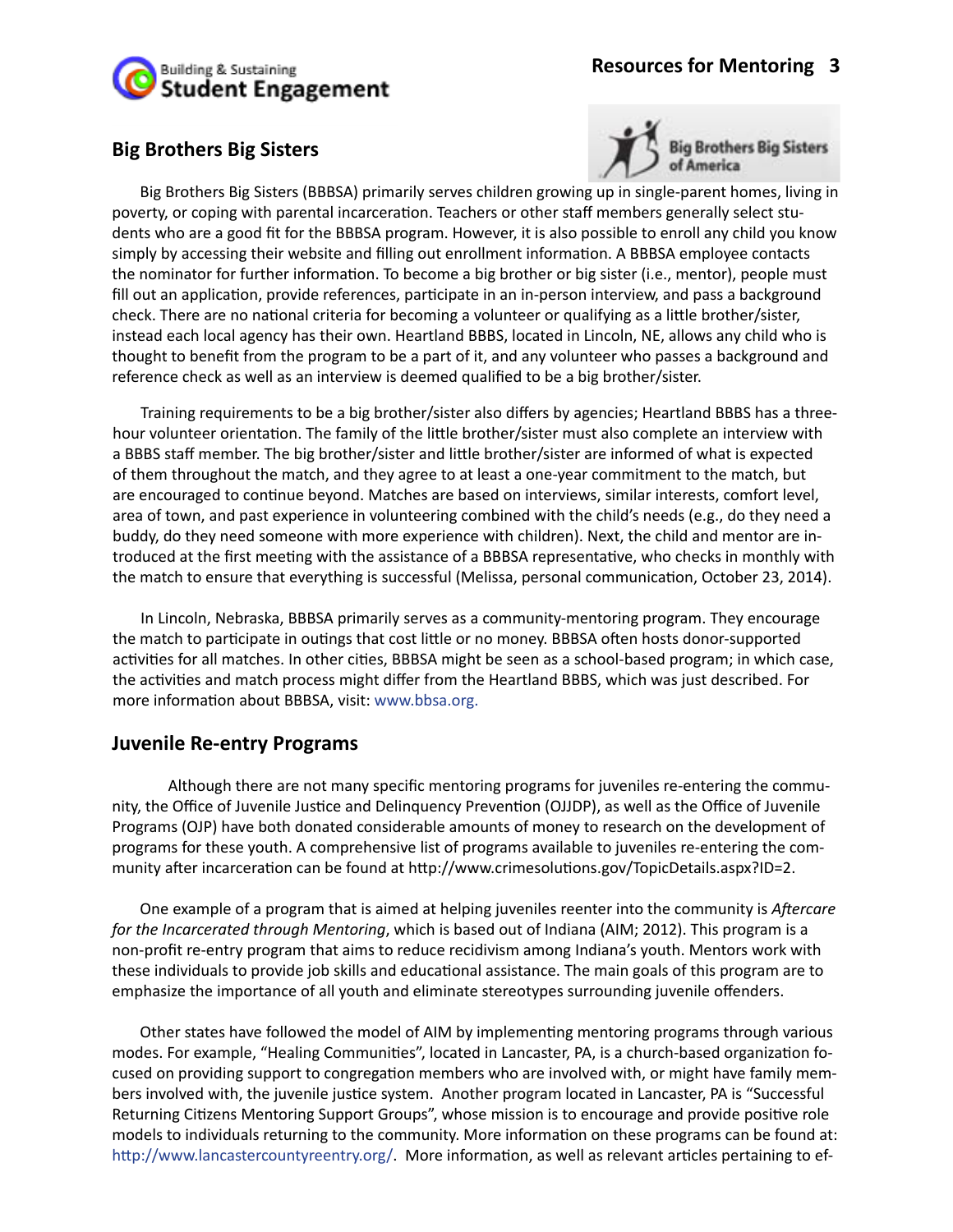#### **Resources for Mentoring 4**

forts to assist juveniles in returning to the community, can be found at: http://www.ojjdp.gov/ojstatbb/ reentry\_aftercare/ or at http://whatworks.csgjusticecenter.org/. A comprehensive list of evidence-based programs for juvenile re-entry is available at: http://www.crimesolutions.gov/TopicDetails.aspx?ID=2.

## **Mentoring USA**

The goal of "Mentoring USA" is to match children ages 7-21 with adult mentors who can provide guidance in improving their selfesteem, relationship building, and making positive choices. Mentors

if the pair agrees. Pairs usually meet 4-6 hours per month. Targeted populations include youth in foster care or those transitioning out of the foster care system, as well as youth at risk for dropping out of school. More information can be found at: http://www.mentoringusa.org/our\_programs/Program\_Deand mentees meet one-on-one at a predetermined time and location to provide consistency. These meetings are supervised by a professional and often take place in the presence of other mentor-mentee pairs. The mentor-mentee relationship typically lasts throughout one school year, but it can last longer scriptions.

#### **My Brother's Keeper**

My Brother's Keeper is a new initiative that launched in February 2014. Their mission is to inspire communities to take an active role in

the lives of the youth in their community. The population is predominately directed towards young black men. The six main goals of the initiative are: 1) for all children to enter school ready (i.e., cognitively, physically, socially, emotionally) to learn, 2) children should read at grade level by third grade, 3) all youth should graduate high school, 4) attend and complete post-secondary education or training, 5) that out-of-school youth should become employed, and that 6) young people remain safe from violent crime. Within 45 days of accepting this challenge, communities should choose which goals are most important and make them their priorities. Within 6 months, communities should have a plan of action for obtaining goals and benchmarks for tracking progress. This community-based initiative relies on mentors to develop relationships with the youth in the community and work towards overall community goals. More information can be found at: http://www.serve.gov/?q=site-page/mentoring.

## **National Mentoring Partnership**

The National Mentoring Partnership is a national organization that provides mentoring partnerships in various states. These partnerships focus on advancing the quality of new and existing mentoring programs in the area by

providing quality training and technical assistance, engaging key stakeholders to increase the number of mentors and resources available to various organizations, collect data on the impacts of mentoring, and expand support in the area for these mentoring programs. Currently, these programs exist in 23 states, located primarily in the Midwest and along the East Coast. http://www.mentoring.org/about\_mentor/ mentoring\_partnerships.

> TeamMates mentoring program, founded in 1991 by Tom and Nancy Osborne of Nebraska, is primarily located in Nebraska and Iowa. TeamMates seeks to help youth graduate from high school and engage in college education. In the TeamMates program, adults from the community (i.e., mentors) meet one hour per week with mentees. The core values of the program are "commitment to youth, safety, integrity, trust, and inclusion" (TeamMates,

#### **TeamMates**











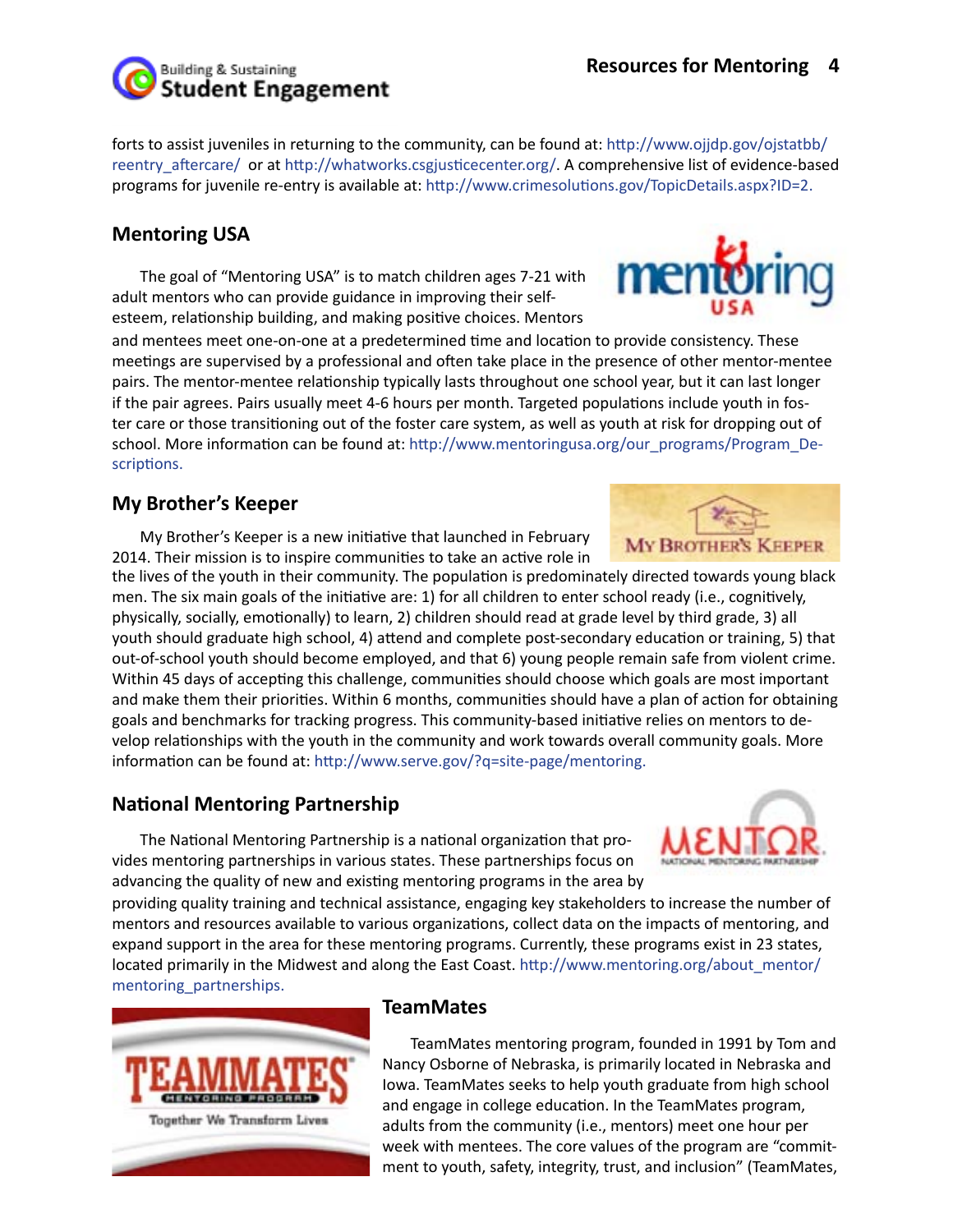

2012 para. 3). The TeamMates program prides itself on closing the mentoring gap of "15 million youth who are currently in need of a mentor" (TeamMates, 2012 para. 6). Since 2003, of the students who participated in the program, 49% showed gains in academic achievement, 76% obtained fewer disciplinary referrals, and 82% displayed improved attendance (TeamMates, 2009).

TeamMates is an appropriate program for youth who are in 3rd grade or above, and hope for the mentor-mentee relationship to continue until the mentee has graduated high school. If the child graduates high school and goes on to college, there is an option for the youth to continue to meet with their mentor once a month. If the child goes elsewhere for college and would like to continue having a mentor, they can request a new mentor from anywhere TeamMates runs. TeamMates has a similar selection process as BBBSA, where a student can be selected by a school staff member, a parent, or self-nomination. Generally, any child nominated is accepted. Mentors must be at least 18 years old and have a high school degree or GED equivalent. Mentors pass a background check and references, following a two and a half hour training program where expectations and rules are explained. TeamMates is a school-based mentoring program, meaning the mentor will come to the school and spend one hour per week with the mentee. This can be before or after school, or during a specific hour during the day, such as lunch or gym time. It is encouraged to spend time on homework during the hour, but any activity in the school is permitted (Gail, personal communication, October 28, 2014). For more information, visit www.teammates. org.

## **Youth Emergency Services**

Youth Emergency Services is based out of Omaha, NE and it serves homeless at-risk-youth by providing services that aim to empower youth. A comprehensive list of these services can be found at their website listed below. One of the programs listed on their website is the mentoring pro-



gram. Youth are selected through participation in the Transitional Living and Maternity Home, which are homes that are open to youth who need a place to stay because they have either run away from home, are pregnant, or are parenting. Because these youth often lack positive adult role models, mentors and mentees are carefully matched and expected to sustain their relationship for at least 18-months, which is is the maximum amount of time that youth can reside in these facilities. Requirements include a minimum of 4 hours per month. For more information, visit http://www.yesomaha.org/welcome.html.

# **Mentoring Programs for Groups**

All of the programs discussed thus far featured individual mentoring, but it is also important to discuss programs that provide children with a safe environment in which they are surrounded by positive adult role models. These programs may differ between communities and states but some national programs are included as well.



## **100 Black Men of America, Inc.**

100 Black Men of America, Inc. serves to improve the quality of life for African American youth in many communities across the nation. Mentoring the 100 Way is a program housed within this organization, which serves as a holistic mentoring program aimed at addressing social, emotional, and cultural needs of children 8 to 18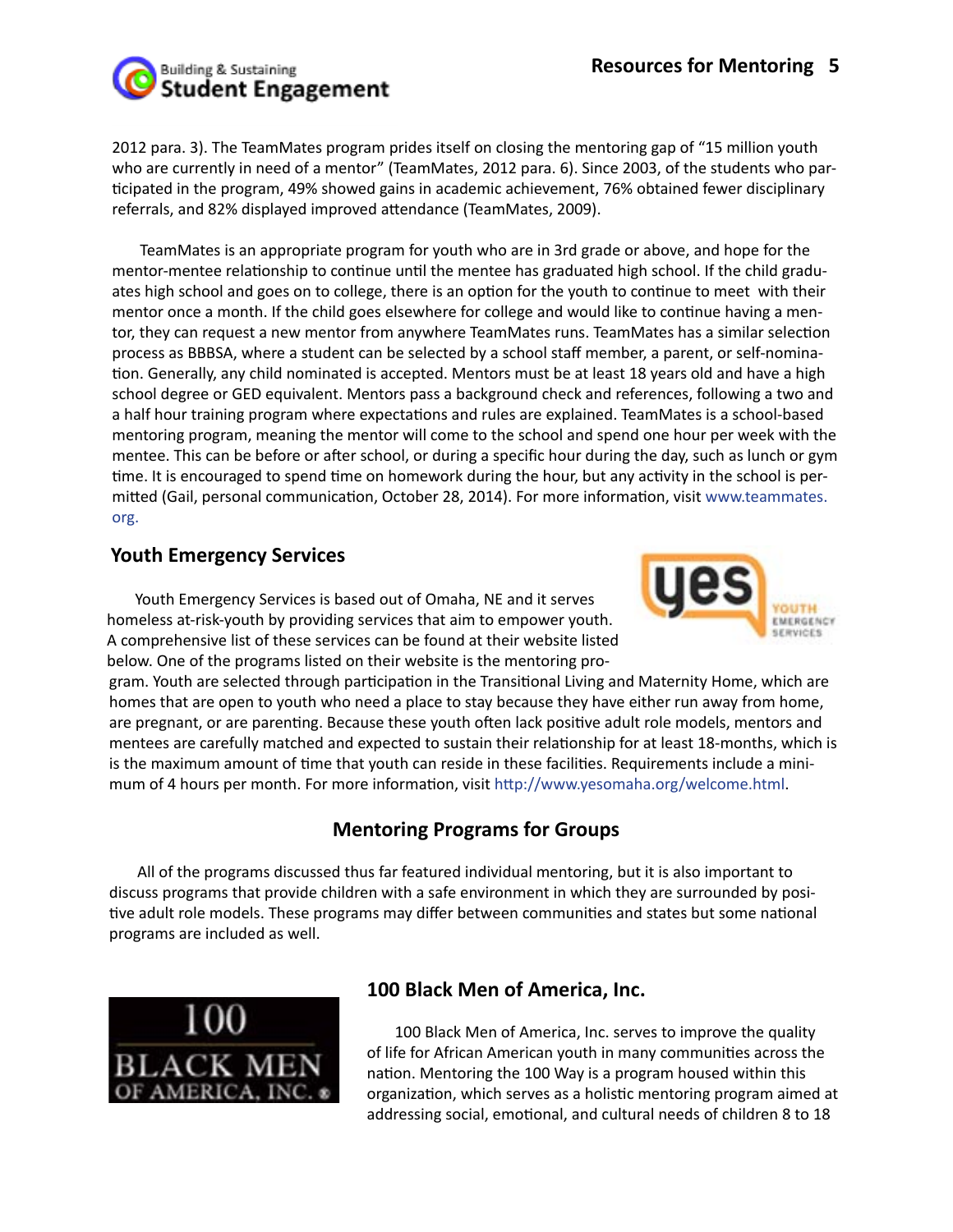

years old. Mentors are trained and certified to provide the best quality service to the youth involved in the program. Within the mentoring program, several techniques are used, including: one-on-one mentoring, group mentoring, tag team mentoring, and peer-to-peer mentoring. For more information, please see their website: http://www.100blackmen.org/mentoring.aspx

## **Center for Neighborhood Enterprise**

Center for Neighborhood Enterprise functions much like 100 Black Men of America, in that it focuses on targeting youth in low-income neighborhoods. Within this organization is the Violence-Free Zone Initiative, which is a national



mentors is selected. Mentors are found via word of mouth and through non-profit agencies that they might be involved with. A careful screening process is conducted to ensure that the mentors pass school, state, and local requirements prior to undergoing training. School site supervisors also participate in ongoing training and teleconferences to stay up to date on best practices. For more information, visit http://www.cneonline.org/reducing-youth-violence-the-violence-free-zone/ model to reduce violence in youth through a student-mentoring program. This program is unique in that it is run by an outside organization but implemented through the school. The main goal is to match troubled youth with student mentors from the same neighborhoods and schools as them to show that these students have overcome the same adversity. Depending on the size of the school, a group of 7-12

# **Center for Supportive Schools**

Center for Supportive Schools is a school-based organization that focuses on improving the social and emotional learning of students. This organization provides several programs for schools to follow, many of which involve mentoring through various avenues: peer, group, and individual. Peer Group Connection (PGC) is one program in which the schools select groups of students to serve to educate and support younger students. This is done at several levels (i.e., transition to high school, transition to middle school). In both instances, pairs of older students (e.g., 11th and 12th graders, 8th graders) are selected based on enrollment in a leadership course led by a faculty member and instructed to meet with groups of 8-10 peers making the transition



into school. A four-year longitudinal study at the high school level revealed that this program helped to increase graduation rates by 10% and has reduced male dropouts by half.

Student and Family Advisory (SFA) is another program that Center for Supportive Schools implements. SFA assigns school faculty members to provide continuity of care by providing support throughout a student's entire educational career. Staff serve on groups of 12-15 students and are provided with ongoing training to ensure appropriate facilitation, ongoing support, and to provide information to students and families about appropriate resources.

One final program implemented through this organization is the Achievement Mentoring Program (also known as Behavioral Monitoring & Reinforcement Program [BMRP]). This program is implemented for students in 4th through 11th grade with the goal to improve academics, decrease problem behav-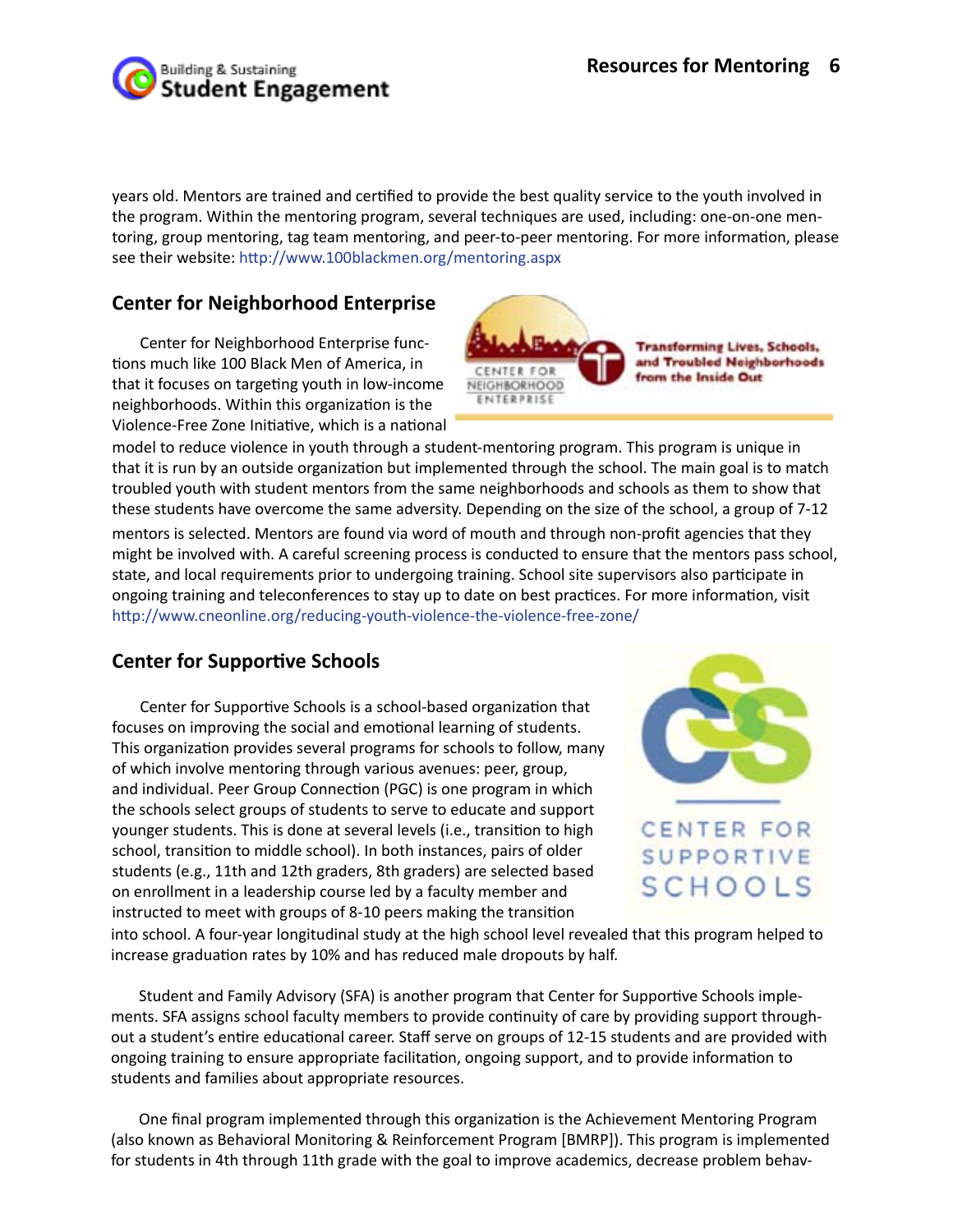

ior, and decrease the likelihood of engaging in risky behaviors (i.e., drug and alcohol use). At the middle school level, mentors (e.g., teachers, psychologists, nurses, social workers, youth workers) meet with small groups of students for 40-minutes per week; at the high school and elementary level, meetings last 20 minutes. The intervention usually lasts two years and has been labeled a Model Program by the National Dropout Prevention Center and noted as a Promising Program by the Center for the Study and Prevention of Violence. For more information, visit http://supportiveschools.org/



**Young Mens' Christian Assocation (YMCA)** 

Although being involved in a local YMCA has many benefits in itself, there are two mentoring programs housed within these organizations that aim to provide youth with positive mentors. One program is the Achievers Program, which serves teens of color helping them set and pursue

educational and career goals focused on graduation and post-secondary education. These students participate in bi-weekly meetings held at the local YMCA or another convenient location and receive help with career exploration and mentoring. A second program is the Leaders Club, which helps students ages 12-18 to become leaders by providing adult advisors, teen role models, and mentors to positively impact their lives. For more information, http://www.ymca.net/education-leadership.

# **Boys and Girls Club of America**

In 1931, the Boys Club Federation of America (which had started in 1830) became Boys Clubs of America, with a mission to give boys roaming the streets a more positive alternative. In 1990, this organization became the Boys & Girls Clubs of America. This organization aims to provide youth with a safe place to learn and grow, build ongoing relationships with positive adult role models, provide life-enhancing programs with character development, as well as provide hope and opportunity. For more information, visit http://www.bgca.org/Pages/ index.aspx.





## **Girls, INC.**

Girl, INC. is a national organization that aims to help girls of all ages be strong, smart, and bold. This organization provides girls with trained professionals who mentor them and help then make and achieve goals. This program also helps girls to overcome peer pressure, face challenges, and work towards their

own personal and professional growth. There are Girls Inc. locations in many states and Canada. For more information, visit http://www.girlsinc.org/.

## **Conclusion**

A wide variety of mentoring programs are available across the U.S. However, the availability of these programs in any one community may vary. When the programs are available, they vary in how the program identified youth to receive mentors, in the way that they recruit and train mentors, and in the length and types of involvement of the mentor with the youth.